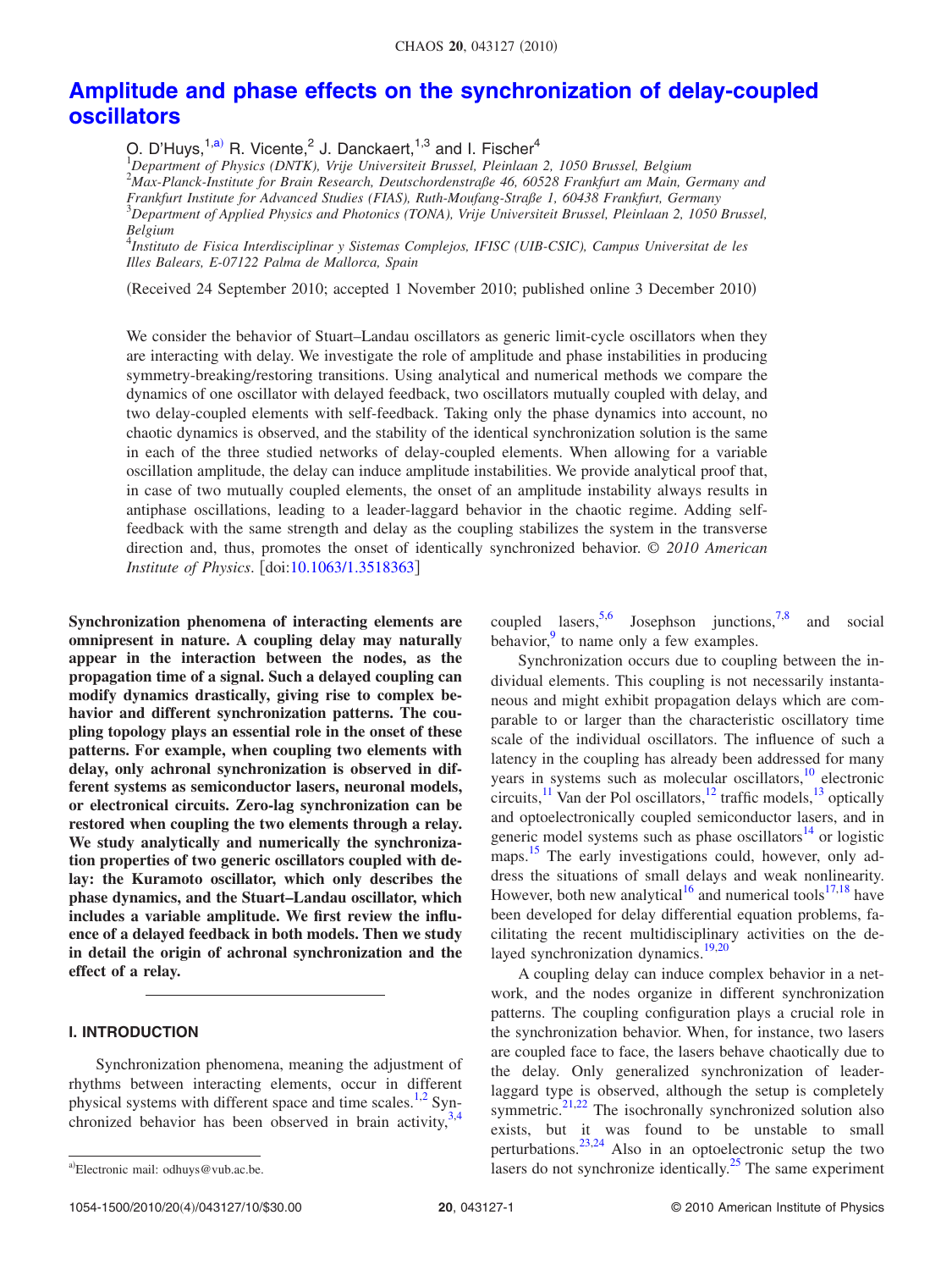has been performed with delay-coupled chaotic electronic circuits, and again this generalized synchronization of leaderlaggard type was observed.<sup>26</sup> The origin of this dynamical behavior is, to the best of our knowledge, not fully understood. On the other hand, complete synchronization between lasers, without a time lag, has been observed when a semitransparent mirror or a third laser was placed in between the elements. $27-29$  Such a configuration with a relay seems to be favorable to stabilize isochronal synchronization, not only for the laser system but also for other systems coupled with delay such as Hodgkin–Huxley or integrate-and-fire neurons<sup>[30](#page-8-28)</sup> or chaotic electronic circuits.<sup>26</sup>

In this manuscript, we consider generic classes of delaycoupled systems and study the isochronal and generalized synchronization solutions and the transitions between them. More specifically, we consider three different delay-coupled configurations of oscillators and analyze their dynamics. For each network, we compare two models of different complexities, one only describing the phase of an oscillator (Kuramoto) and one allowing for variable phase and amplitude [Stuart–Landau (SL)]. In this way, we can identify which properties lead to achronal synchrony in delaycoupled elements.

The article is organized as follows. In Sec. II we introduce the two oscillator models and their motivation. Then, we describe analytically the dynamics of a single oscillator with delayed feedback in Sec. III. We proceed in Sec. IV with two mutually coupled elements, where we analyze in detail the origin of the antiphase oscillations leading to leader-laggard dynamics. In Sec. V we consider the addition of feedback to the network, which is shown to stabilize the zero-lag synchronized solutions. We conclude by discussing our main results and giving an outlook of future work on delay-coupled systems.

## **II. HIERARCHY OF OSCILLATOR MODELS**

The simplest approach to describe an oscillating system is by its oscillation phase. Therefore, as a first class of models we consider delay-coupled Kuramoto oscillators, which describe the dynamics of each element by a single phase variable. Interestingly, many types of oscillators can be reduced to Kuramoto models in the weak coupling regime. $31,32$  $31,32$ This model is given by

$$
\dot{\phi}_n = \omega_0 + \kappa \sum A_{mn} \sin(\phi_m(t - \tau) - \phi_n(t) + \theta), \tag{1}
$$

where  $\omega_0$  is the natural frequency of the oscillators,  $\kappa$  stands for the coupling strength,  $\theta$  is a coupling phase, and  $\tau$  is the coupling delay. The adjacency matrix *A* describes the topology of the network.

As a second model we consider Stuart-Landau (SL) oscillators. Stuart–Landau is a generic model for weakly nonlinear oscillators and limit-cycles close to a Hopf bifurcation. For example, the van der Pol oscillator is a particular case [for  $\beta = 0$  in Eq. ([2](#page-1-0))] of Stuart-Landau.<sup>33</sup> Furthermore, when taking the appropriate limits for a continuum description SL derives into the famous Ginzburg–Landau equation. A Stuart–Landau oscillator is described by a phase and an amplitude according to

<span id="page-1-1"></span>

FIG. 1. Schematic drawing of an oscillator with delayed feedback

<span id="page-1-0"></span>
$$
\dot{a}_n = a_n(1 - |a_n|^2) + i\beta a_n |a_n| + \kappa e^{i\theta} \sum A_{mn} a_m(t - \tau), \quad (2)
$$

where  $\beta$  represents a coupling between amplitude and phase, while the rest of parameters have a similar meaning as in the Kuramoto description. Notice, however, that the dependent variable *a* is a complex variable.

For both models we consider the case of direct coupling, i.e., oscillators are coupled by the delayed variable of a coupled element and not diffusively by the difference between them. The diffusively coupled and the directly coupled systems can sometimes (but not always) be mapped onto each other. They show similar dynamics in the presence of a coupling delay, one of the main differences is that amplitude death of identical elements can occur when the coupling is diffusive $34,35$  $34,35$  and not when it is direct.

Networks of diffusively coupled Stuart–Landau oscillators have recently been studied by Choe *et al.*[36](#page-8-34) In this work a master stability function for delay-coupled systems is introduced, which provides a way to decouple network and node dynamics and to easily compare the synchronization properties of networks numerically. This work concentrates on the stability of constant amplitude solutions in relation to the coupling phase  $\theta$ , while we are mainly interested in the dynamics when the amplitude is no longer stable, i.e., the oscillation pattern of the amplitude and the chaotic synchronization pattern.

A Stuart–Landau oscillator is also closely related to the equations for coupled semiconductor lasers. Omitting the term linear in  $a_n$ , we obtain a reduced version of the Lang– Kobayashi equations,  $37$  valid for weak coupling, long delays, and low pump currents of semiconductor lasers. The parameter  $\beta$  can then be related to the linewidth enhancement factor. Both models exhibit qualitatively very similar dynamics when coupled with delay. Lasers are usually coupled directly as well, which makes the comparison between our model and the laser system easier.

#### **III. ONE OSCILLATOR WITH FEEDBACK**

In this section we review the most basic motif with delay (shown in Fig. [1](#page-1-1)), being one oscillator with delayed feedback[.37](#page-8-35) We start by only considering the phase dynamics and briefly commenting on the stability of frequency locked solutions. In the second part of this section we take into account amplitude effects by studying the full Stuart–Landau equation with feedback. There, a stability analysis for the long delay limit is presented together with numerical simulations to track the route to chaos in the system.

The system is modeled by

<span id="page-1-2"></span>
$$
\dot{a} = a(1 - |a|^2) + i\beta a|a|^2 + \kappa e^{i\theta} a(t - \tau). \tag{3}
$$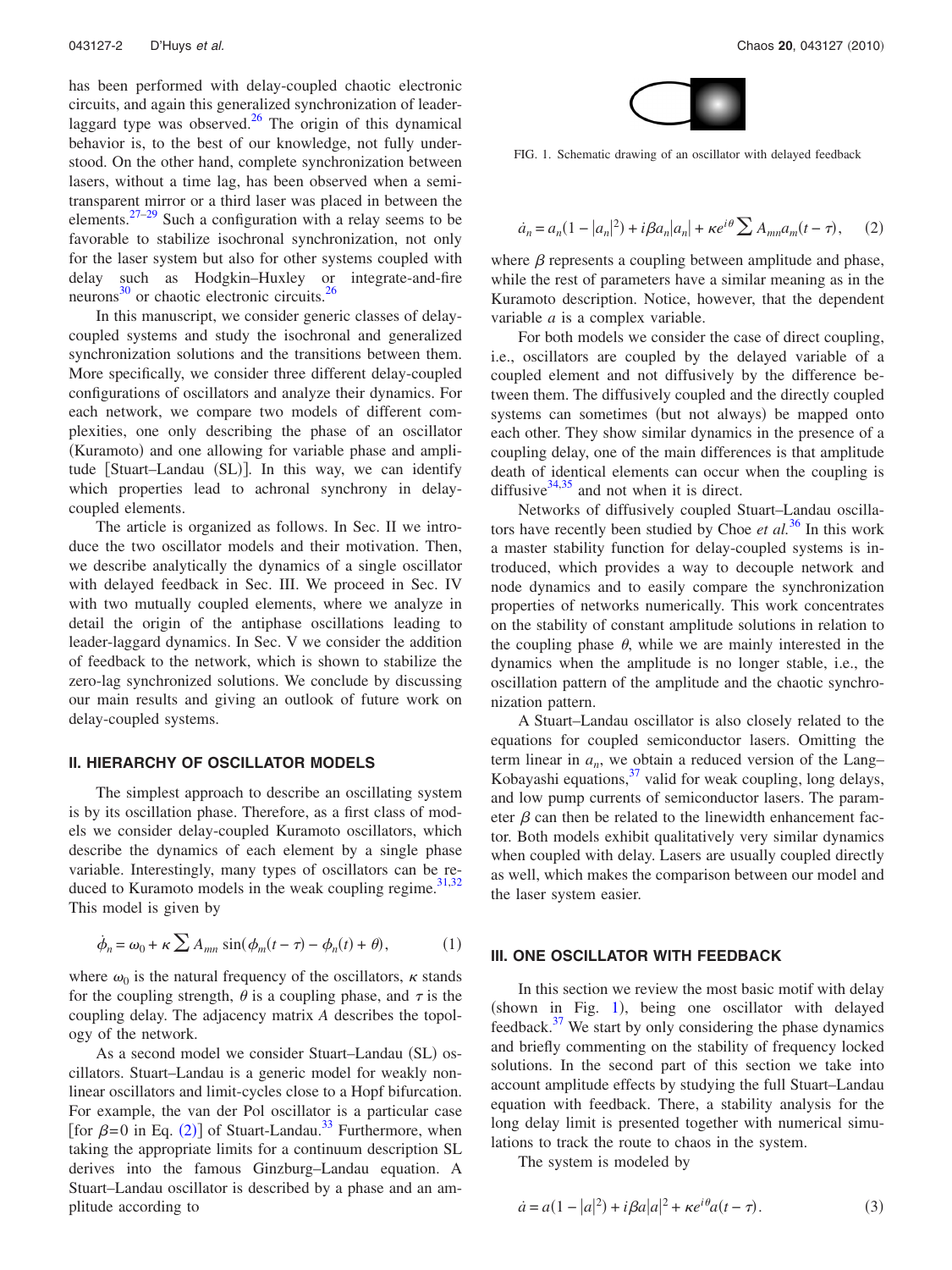#### **A. A phase oscillator with delayed feedback**

Assuming a fixed amplitude and taking only the phase dynamics into account, one can reduce Eq.  $(3)$  $(3)$  $(3)$  to a corresponding Kuramoto equation for the phase

$$
\dot{\phi} = \beta + \kappa \sqrt{1 + \beta^2} \sin(\phi(t - \tau) - \phi + \theta + \arctan \beta). \tag{4}
$$

An important class of solutions have a fixed frequency of oscillation  $\phi(t) = \omega t$ ; we will call them modes in the following. Imposing solutions of such class in the former equation implies that  $\omega$  satisfies the following transcendental equation:

<span id="page-2-0"></span>
$$
\omega = \beta + \kappa \sqrt{1 + \beta^2} \sin(\theta + \arctan \beta - \omega \tau). \tag{5}
$$

When performing a linear stability analysis, similar as in Refs. [38](#page-8-36) and [39,](#page-8-37) we find that the solutions for which

<span id="page-2-2"></span>
$$
\cos(\theta + \arctan \beta - \omega \tau) > 0 \tag{6}
$$

are stable foci. Such modes are stable for any value of the delay.

On the other hand, if

$$
\kappa \tau \sqrt{1 + \beta^2} \cos(\theta + \arctan \beta - \omega \tau) < -1,\tag{7}
$$

holds, the solution is a saddle point, often referred as antimode. Unstable solutions are hence only possible for sufficiently strong feedback strength or sufficiently long delay times.

#### **B. A Stuart–Landau oscillator with delayed feedback**

If we consider the full system of Eq.  $(3)$  $(3)$  $(3)$ , a solution with frequency  $\omega$  defined by Eq. ([5](#page-2-0)) corresponds to a state with fixed amplitude and frequency  $a(t) = re^{i\omega t}$ , where the amplitude can be determined as

<span id="page-2-1"></span>
$$
r^2 = 1 + \kappa \cos(\theta - \omega \tau). \tag{8}
$$

One can demonstrate, from Eqs.  $(5)$  $(5)$  $(5)$  and  $(8)$  $(8)$  $(8)$ , that these modes lie on an ellipse in the  $(r^2, \omega)$ -plane. Furthermore, foci and saddles occupy different halves of an ellipse. One must note that the solutions for which  $r^2 < 0$  holds are unphysical.

#### *1. Stability analysis*

The stability of the modes in the full system is determined by the solutions of the characteristic equation which reads

<span id="page-2-3"></span>
$$
(\lambda + r^2 + \kappa (1 - e^{-\lambda \tau}) \cos(\theta - \omega \tau))^2
$$
  
=  $r^4 + 2\beta \kappa r^2 \sin(\theta - \omega \tau) (1 - e^{-\lambda \tau})$   
 $- \kappa^2 \sin^2(\theta - \omega \tau) (1 - e^{-\lambda \tau})^2.$  (9)

In lowest order of the feedback strength  $\kappa$ , one can find approximately the same stability properties as in Kuramoto system  $(6)$  $(6)$  $(6)$ . Neglecting the feedback delay time, the system has eigenvalues  $\lambda = -2r^2$  (corresponding to an stable amplitude) and  $\lambda = 0$  (associated with the invariance under a phase shift). It can be shown that for delay times short enough the system still remains fully stable. However, for long delays the foci as we shall see can loose stability in a Hopf bifurcation, which ultimately leads to the development of chaotic amplitude dynamics.

<span id="page-2-4"></span>

FIG. 2. Stability analysis in the long delay limit. (a) The constant amplitude solutions for one oscillator with feedback  $[Eq. (3)]$  $[Eq. (3)]$  $[Eq. (3)]$  are plotted in the  $(r^2, \omega)$ -plane. The continuous thick line of the ellipse contains stable foci, unstable foci are located in the dashed part, and the dotted line covers saddle points. Parameters are  $\kappa = 2$  and  $\beta = 4$ . (b) The stable part of the ellipse, parametrized by  $\omega \tau - \theta$ , is plotted vs the feedback strength  $\kappa$ . The values of  $\omega \tau - \theta$  between the continuous lines correspond to stable foci. Note that for  $\omega \tau - \theta = 0$ , which stands at the top of the ellipse, the solution is always stable. The dashed lines indicate the Kuramoto stability boundaries.  $\beta = 4$ .

The stability properties of periodic solutions (modes) in generic systems with long delayed feedback have been studied by Yanchuk *et al.*<sup>[40](#page-8-38)[,41](#page-8-39)</sup> Here, we perform the analysis specifically for a Stuart–Landau oscillator. This will allow us to compare the properties of feedback systems to the mutually coupled configuration described in Sec. IV.

We proceed then to determine which modes are stable in the long delay limit. We assume  $\lambda \tau = O(1)$  in Eq. ([9](#page-2-3)) and expand

$$
\lambda = \frac{\lambda_1}{\tau} + \frac{\lambda_2}{\tau^2} + \frac{\lambda_3}{\tau^3} + O(\tau^{-4}).
$$

In zeroth order we obtain as a solution

<span id="page-2-5"></span>
$$
\lambda_1 = 2k\pi i,\tag{10}
$$

an eigenvalue which corresponds to an oscillation period of the amplitude equal to the delay time.

Additionally, we find a real root, with  $\lambda_1 < 0$  for the upper half of the ellipse and a  $\lambda_1 > 0$  for the lower half. Therefore, the modes located on the lower half of the ellipse are saddles, just like the corresponding solutions for the phase oscillator.

In first order of  $\tau^{-1}$  we obtain a correction to the oscillation period *P* as follows:

<span id="page-2-6"></span>
$$
P \approx \tau + \frac{1}{\kappa \sqrt{1 + \beta^2} \cos(\arctan \beta - \omega \tau + \theta)}.
$$
 (11)

The stability of the solutions in the upper half of the ellipse is determined by the third order term. More precisely, the stability of a mode is shown to depend on its position on the ellipse as parametrized by  $\omega\tau$ . Figure [2](#page-2-4)(a) shows the part of the ellipse containing stable modes as a function of the feedback strength. The top of the ellipse  $(\theta - \omega \tau = 0)$ , which contains the modes of maximal amplitude, is always stable for all values of the feedback strength. For small feedback strength, the borders of stability of the modes are close to the boundaries obtained for Kuramoto, as displayed in Fig. [2](#page-2-4)(b). We note that an analysis of the stability of the modes with a pseudocontinuous spectrum, as it has been developed by Yanchuk *et al.*<sup>[41,](#page-8-39)[42](#page-8-40)</sup> leads to the same stability properties.

Thus, in the long delay limit, we expect from Fig. [2](#page-2-4) stable amplitude behavior for weak feedback and the devel-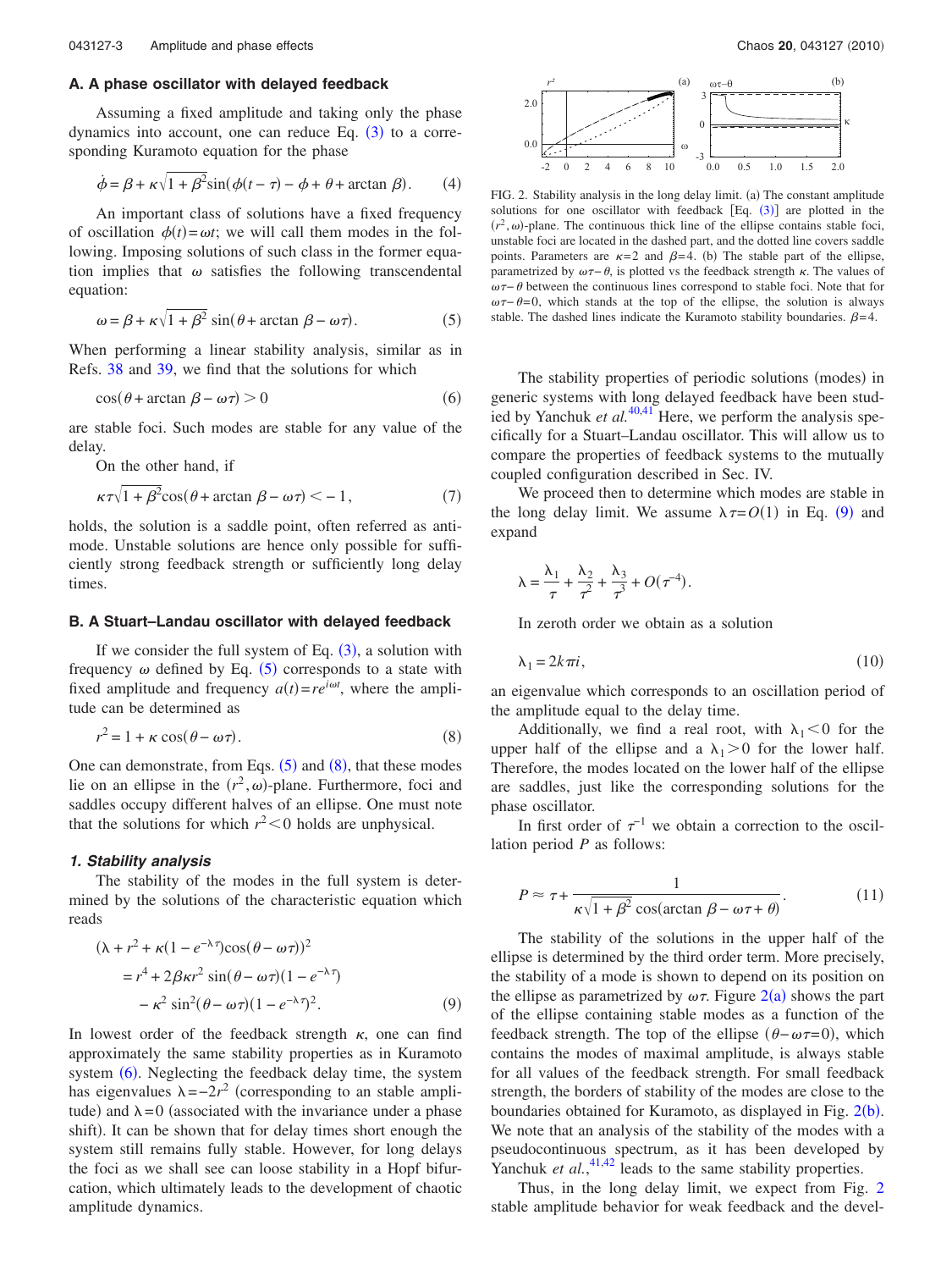<span id="page-3-0"></span>

FIG. 3. The bifurcation diagram for a Stuart–Landau oscillator with delayed feedback, described by Eq. ([3](#page-1-2)). Parameters:  $\beta = 4$ ,  $\kappa = 1.5$ , and  $\theta = 0$ .

opment of periodic or chaotic dynamics coexisting with some stable large-amplitude modes for stronger feedback regimes.

#### *2. Emergence of chaos*

To study the dynamics for moderate feedback strength, when most of the foci are unstable, we numerically simulated a Stuart–Landau oscillator with delayed feedback. As bifurcation parameter we choose the feedback round-trip time  $\tau$ . Our integration code is based on a Heun algorithm adapted to delayed differential equations. Since the delay generates multiple modes, multistability is always present in such a system, and different initial conditions can lead to different dynamical behaviors. To better compare the dynamics across different delay values, we have used the same initial conditions for each simulation, corresponding to the oscillator's dynamics without feedback  $(r=1$  and  $\omega = \beta$ ). In any case, when the dynamics is chaotic (and involves more than one mode, the qualitative behavior of the oscillator depends less on the initial conditions than for more regular regimes.

The emergence of chaos is shown in Fig. [3](#page-3-0) where we display the bifurcation diagram of the amplitude of oscillation as the delay time increases.

For small feedback delays, the oscillator reaches a stable mode. For such short delays, the constant amplitude of oscillation *r* decreases as the delay increments. At a certain delay ( $\tau \approx 0.7$ ) this mode undergoes a Hopf bifurcation and oscillations (of the amplitude) around this mode are observed. The time series of the amplitude and the trajectory in the amplitude-frequency space are plotted in Figs.  $4(a)$  $4(a)$  and  $4(b)$  $4(b)$ . As the delay increases further, the period doubles [Figs.  $4(c)$  $4(c)$  and  $4(d)$ ] and aperiodic oscillations around this mode [shown in Figs.  $4(e)$  $4(e)$  and  $4(f)$ ] emerge. By increasing the delay even further, the system reaches a stable mode again, which undergoes a first and second Hopf bifurcation on the route to chaos. For longer feedback times, the chaotic dynamics may involve more modes and saddle points, as illustrated in Figs.  $4(g)$  $4(g)$  and  $4(h)$ .

Many of the results here obtained find analogous in the Lang–Kobayashi description of lasers with feedback. $43$  For example, the external cavity modes of a laser also arrange on an ellipse in the optical intensity-frequency plane. Moreover, the stability of the maximum amplitude solution that we de-

<span id="page-3-1"></span>

FIG. 4. (Color online) Amplitude dynamics (left) and projection of the dynamics on the  $(r^2, \omega)$ -space (right) in dependence of the delay time  $\tau$ . For the right side panels, the *x*-axis represents  $(\phi(t) - \phi(t-\tau))/\tau \approx \omega$ . In each right side panel the black dots locate the stable amplitude solutions. The upper part of the ellipse contains the modes stable in the phase oscillator limit and is plotted with a long dashed line, the lower part (short dashed) contains the saddle solutions. Parameters are fixed to  $\beta = 4$ ,  $\kappa = 1.5$ ,  $\theta = 0$ . The delay for each panel is  $\tau = 0.9$  [(a) and (b)],  $\tau = 0.92$  [(c) and (d)],  $\tau = 0.94$  [(e) and (f)], and  $\tau = 2.5$  [(g) and (h)].

scribed seems to correspond to that of the highest gain mode for a laser subject to delayed feedback.<sup>44</sup> The route to chaos of a Stuart–Landau oscillator with feedback is also related to the one found in semiconductor lasers. $45-47$  $45-47$ 

## **IV. TWO MUTUALLY COUPLED ELEMENTS**

In the following we consider the case of two oscillators mutually coupled with delay. A schematic representation is shown in Fig. [5.](#page-3-2) This configuration is modeled by the system

$$
\dot{a}_1 = a_1(1 - |a_1|^2) + i\beta a_1|a_1|^2 + \kappa e^{i\theta} a_2(t - \tau),
$$
  
\n
$$
\dot{a}_2 = a_2(1 - |a_2|^2) + i\beta a_2|a_2|^2 + \kappa e^{i\theta} a_1(t - \tau).
$$
\n(12)

Since we assume the two oscillators to be identical, the configuration is completely symmetric. Therefore, the identically synchronized solution exists. In the case of synchronized behavior, the dynamics corresponds to that of one oscillator with delayed feedback. The question hence arises whether, and in which regime this solution is stable.

For the corresponding phase oscillator network, this problem can easily be solved analytically. The system allows modes corresponding to in-phase  $(\phi_1(t) = \phi_2(t))$  and antiphase  $(\phi_1(t) = \phi_2(t) + \pi)$  synchronized solutions. In-phase states are stable if



<span id="page-3-2"></span>FIG. 5. Schematic representation of two mutually coupled oscillators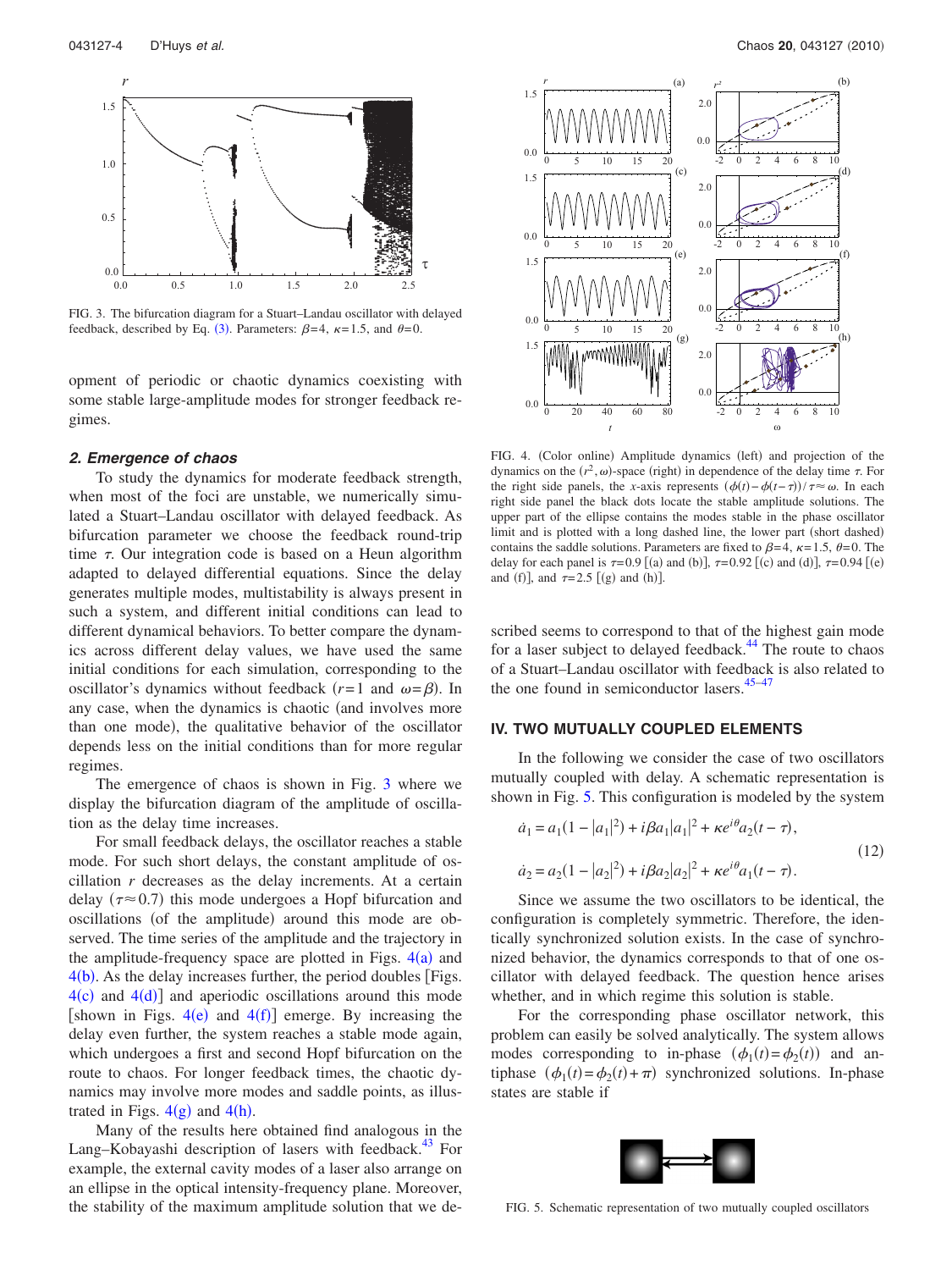<span id="page-4-3"></span>
$$
\kappa \cos(\theta + \arctan \beta - \omega \tau) > 0 \tag{13}
$$

<span id="page-4-4"></span>and antiphase states if

$$
\kappa \cos(\theta + \arctan \beta - \omega \tau) < 0,\tag{14}
$$

without any further restriction on the coupling strength or delay time.<sup>38[,39,](#page-8-37)[48](#page-9-1)</sup> There is no discrepancy between the inphase and the antiphase solutions, in the sense that their stability properties are very similar. For long delay times, the stability properties of the in-phase state are the same for one oscillator with feedback and for two mutually coupled oscillators. For short delay times or without delay, saddle point solutions are also possible when we consider two oscillators.

#### **A. Parallel and transverse directions**

In the full system, we can also distinguish between inphase modes  $a_1(t) = a_2(t) = re^{i\omega t}$  and antiphase modes  $a_1(t) =$  $-a_2(t) = re^{i\omega t}$ . Note that under the transformation  $\theta \rightarrow \theta + \pi$ , in- and antiphase modes map onto each other, just like for the phase oscillators. We shall not consider possible asymmetric modes here, where the oscillators have a different amplitude but the same frequency.

In the following analysis we distinguish a parallel direction  $(a_1 + a_2)/2$ , which describes the dynamics inside the synchronization manifold and a transverse direction  $(a_1 - a_2)/2$ . In other networks this approach would correspond to applying a master stability function.<sup>36</sup> In the parallel direction the dynamics (and stability) is the same as for one oscillator with feedback described in Sec. III. A Hopf instability in this direction leads to in-phase oscillations of the amplitude.

For the transverse direction, we obtain the characteristic equation,

<span id="page-4-0"></span>
$$
(\lambda + r^2 + \kappa (1 + e^{-\lambda \tau}) \cos(\theta - \omega \tau))^2
$$
  
=  $r^4 + 2\beta \kappa r^2 \sin(\theta - \omega \tau) (1 + e^{-\lambda \tau})$   
 $- \kappa^2 \sin^2(\theta - \omega \tau) (1 + e^{-\lambda \tau})^2.$  (15)

A Hopf bifurcation in the transverse direction can give rise to antiphase oscillations of the amplitude.

We start by considering the situation with instantaneous coupling. Then we shall proceed to follow the bifurcating events as we increase the delay. For the zero delay case we find in the transverse direction the eigenvalues

$$
\lambda = -r^2 - 2\kappa \cos \theta \pm \sqrt{r^4 + 4\beta\kappa \sin \theta - 4\kappa^2 \sin^2 \theta}.
$$

Consequently, solutions which are saddle points or unstable foci can also exist without coupling delay in the transverse direction. On the contrary, for the parallel direction the modes (and antimodes) only become unstable when coupling strength and delay time are sufficiently large. If the coupling delay remains small, instabilities hence only occur in transverse direction.

When increasing the coupling delay, the difference in stability in transverse and parallel direction shrinks and in the long delay limit the stability of the modes is the same in both directions. Still, as we shall show next, a mode always undergoes a Hopf bifurcation first in the transverse direction. As a consequence, the isochronal oscillatory solution is always unstable.

Regarding the frequency of the emerging amplitude oscillations, for long delay times, we can show that Hopf bifurcations in the transverse direction lead to a period approximately twice the delay time,

<span id="page-4-2"></span>
$$
P \approx 2\tau + \frac{2}{\kappa\sqrt{1+\beta^2}\cos(\arctan\beta - \omega\tau + \theta)}.\tag{16}
$$

Since amplitude oscillations are in antiphase with each other, the elements differ by approximately one delay time, also resembling the leader-laggard type of dynamics in delaycoupled semiconductor lasers.

#### **B. Antiphase amplitude oscillations**

To study the onset of the antiphase dynamics, it will be useful to directly compare the eigenvalues for both directions. To do so we unify characteristic equations  $(9)$  $(9)$  $(9)$  and  $(15)$  $(15)$  $(15)$ by rewriting them as follows:

$$
\lambda = -r^2 - \kappa (1 - e^{i\psi - \lambda \tau}) \cos(\omega \tau) + \sqrt{r^4 - 2\beta \kappa r^2 \sin(\omega \tau) (1 - e^{i\psi - \lambda \tau}) - \kappa^2 \sin^2(\omega \tau) (1 - e^{i\psi - \lambda \tau})^2},\tag{17}
$$

where  $\psi = 2\pi$  is used for the parallel direction and  $\psi = \pi$  for the transverse direction. Although  $\psi$  can only take a discrete number of values depending on the coupling topology, we will treat it here as a continuous variable.<sup>49</sup> For the sake of simplicity in the next computations, we choose  $\theta = 0$  (no coupling phase) and  $\Delta \phi = 0$  (in-phase mode). The results can easily be generalized by replacing  $(\omega \tau)$  by  $(\omega \tau - \theta - \Delta \phi)$  in all equations. In the following we consider a long coupling delay  $\tau$ .

The rationale for demonstrating the instability of inphase amplitude oscillations lies in proving that a mode looses sooner its stability as a function of  $\tau$  when the value of  $\psi$  is smaller. To show this we proceed by assuming that for a certain set of parameters  $(\kappa^*, \tau^*, \omega \tau^*)$ , a mode undergoes a Hopf bifurcation for an angle  $\psi^*$ . By substituting in Eq. ([18](#page-4-1)) the set of critical parameters,  $\lambda = i\sigma$  and  $\psi = \psi^*$ , we obtain

<span id="page-4-1"></span>
$$
i\sigma = -r^2 - \kappa^* (1 - e^{i\psi^* - i\sigma \tau^*}) \cos(\omega \tau^*)
$$
  
+ 
$$
(r^4 - 2\beta^* \kappa^* r^2 \sin(\omega \tau^*) (1 - e^{i\psi^* - i\sigma \tau^*})
$$
  
- 
$$
\kappa^2 \sin^2(\omega \tau^*) (1 - e^{i\psi^* - i\sigma \tau^*})^2)^{1/2},
$$
 (18)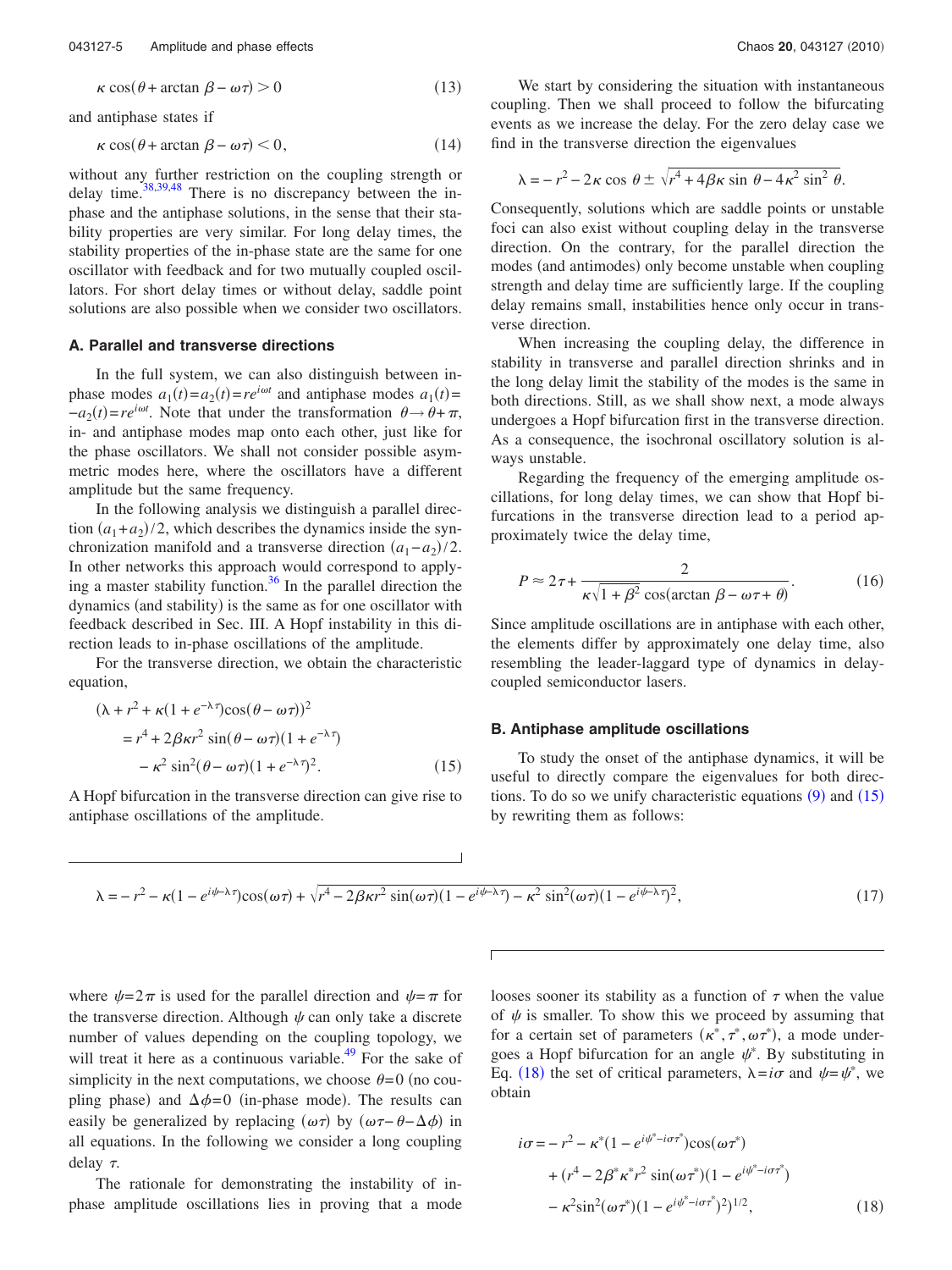with  $\sigma \tau = \psi^* + O(1/\tau)$ , from Eqs. ([10](#page-2-5)) and ([16](#page-4-2)). If we demonstrate that this mode is stable for  $\psi > \psi^*$  and unstable for  $\psi \leq \psi^*$  for the parameters  $(\kappa^*, \tau^*, \omega \tau^*)$ , we will have proven that amplitude instabilities always occur sooner in the transverse direction  $\psi = \pi$  than in parallel direction  $\psi = 2\pi$ . This means that isochronal synchronization is always unstable in such systems.

We proceed then by considering a small deviation of the critical angle  $\psi = \psi^* + \delta$ , with  $\delta \ll 1$ , and check the sign of the real part of the new eigenvalue  $i\sigma + \epsilon$ . By the characteristic equation we obtain that

$$
\epsilon \approx (i\delta - \epsilon \tau^*) e^{i\psi^* - i\sigma \tau^*} \left( \kappa^* \cos(\omega \tau^*) + \frac{\beta^* \kappa^* r^2 \sin \omega \tau^* + \kappa^{*2} \sin^2(\omega \tau^*) (1 - e^{i\psi^* - i\sigma \tau^*})}{r^2 + i\sigma + \kappa^* \cos \omega \tau^* (1 - e^{i\psi^* - i\sigma \tau^*})} \right).
$$
\n(19)

This expression for  $\epsilon$  can be rewritten as

<span id="page-5-0"></span>
$$
\epsilon \approx i\delta \frac{A}{1+A\tau},\tag{20}
$$

with

<span id="page-5-2"></span>
$$
A = e^{i\psi^* - i\sigma\tau^*} \left( \kappa^* \cos(\omega \tau^*)
$$
  
+ 
$$
\frac{\beta^* \kappa^* r^2 \sin \omega \tau^* + \kappa^{*2} \sin^2(\omega \tau^*) (1 - e^{i\psi^* - i\sigma\tau^*})}{r^2 + i\sigma + \kappa^* \cos \omega \tau^* (1 - e^{i\psi^* - i\sigma\tau^*})} \right).
$$
(21)

Since  $e^{i\psi^* - i\sigma \tau^*} \approx 1$  and  $\sigma \approx 0$  for long coupling delays, we obtain in first order of  $1/\tau$ 

<span id="page-5-1"></span>
$$
A = e^{i\psi^* - i\sigma \tau^*} \sqrt{1 + \beta^{*2}} \cos(\omega \tau^* - \arctan \beta^*).
$$
 (22)

From Eq. ([20](#page-5-0)) we see that  $\epsilon$  has negative real part if  $\delta$  > 0 and  $Im(A) > 0$ . We start then by inspecting the sign of the imaginary part of *A* from its factors in Eq. ([22](#page-5-1)). From Eqs. ([11](#page-2-6)) and ([16](#page-4-2)) we deduce that  $\psi^*$  –  $\sigma \tau$  > 0 is a small positive angle, meaning that the oscillation period is slightly longer than one delay time, in parallel direction, or slightly longer than two delay times, in transverse direction. The imaginary part of  $e^{i\psi^* - i\sigma\tau^*}$  is hence always positive. The term  $\cos(\omega\tau^*)$  $-\arctan \beta^*$  is positive for the modes and negative for the antimodes. Therefore, we deduce that  $Im(A) > 0$  for the modes, and thus  $Re(\epsilon)$  < 0 if  $\delta$  > 0 and vice versa.

To check the validity of our assumptions, we compute the imaginary part of  $A$  from Eq.  $(21)$  $(21)$  $(21)$ , without omitting any of the terms. As shown in Fig. [6,](#page-5-3) the condition  $Im(A) > 0$  is fulfilled for the most of the modes, under the assumptions of  $\sigma = O(1/\tau)$  and  $i\psi - i\sigma\tau = O(1/\tau)$ , including the Hopf bifurcation point for infinite delay. Hence, we can conclude that the transverse Hopf bifurcation will always precede the bifurcation in parallel direction.

<span id="page-5-3"></span>

FIG. 6. The ellipse, parametrized by  $\omega\tau$ , is plotted vs coupling strength  $\kappa$ . The black lines mark the range of  $\omega \tau$  for which the proof is valid  $(Im(A))$  $(0.00)$ . Between the dotted lines mark the modes are stable. We chose  $\sigma \rightarrow 0$ ,  $i\psi - i\sigma\tau = 0.002$  and  $\beta = 4$ .

#### **C. Chaotic dynamics of leader-laggard type**

We complement our analysis with numerical simulations of two mutually coupled oscillators with delay. For each simulation we initialized the oscillators with an amplitude  $r_k = 1$  and  $\omega = \beta$  and the phases close to each other, in order to detect a stable zero-lag synchronized solution.

First, we have checked the influence of coupling phase and initial phases. The coupling phase  $\theta$  can stabilize or destabilize a mode with constant amplitude, in a similar way as for noninvasively coupled oscillators; $36$  in the limit of weak coupling, for phase oscillators, this can easily be seen in stability criteria  $(13)$  $(13)$  $(13)$  and  $(14)$  $(14)$  $(14)$ . This effect is only important for short coupling delays, when there exist only few modes and when most of them are stable. The coupling phase does not play a role for the occurring oscillation pattern of the amplitude. The initial phases determine the mode(s) which are involved in the dynamics. They are important when the amplitude is constant or periodic, but no longer in the chaotic regime.

The influence of the coupling delay is characterized by bifurcation plot as shown in Fig. [7.](#page-5-4) To better compare the mutually coupled case with the feedback system, we plot the bifurcation diagram against the total round-trip time, which for the mutually coupled elements amounts to twice the coupling delay. For small delays the two oscillators are synchronized in an in-phase mode with constant amplitude and showing the same behavior as for one oscillator with feedback. However, when the elements start oscillating around

<span id="page-5-4"></span>

FIG. 7. The bifurcation diagram for two Stuart–Landau oscillators mutually coupled with delay. The extrema of the first oscillator are in black, those of the second one in gray. Parameters  $\beta = 4$ ,  $\kappa = 1.5$ , and  $\theta = 0$ .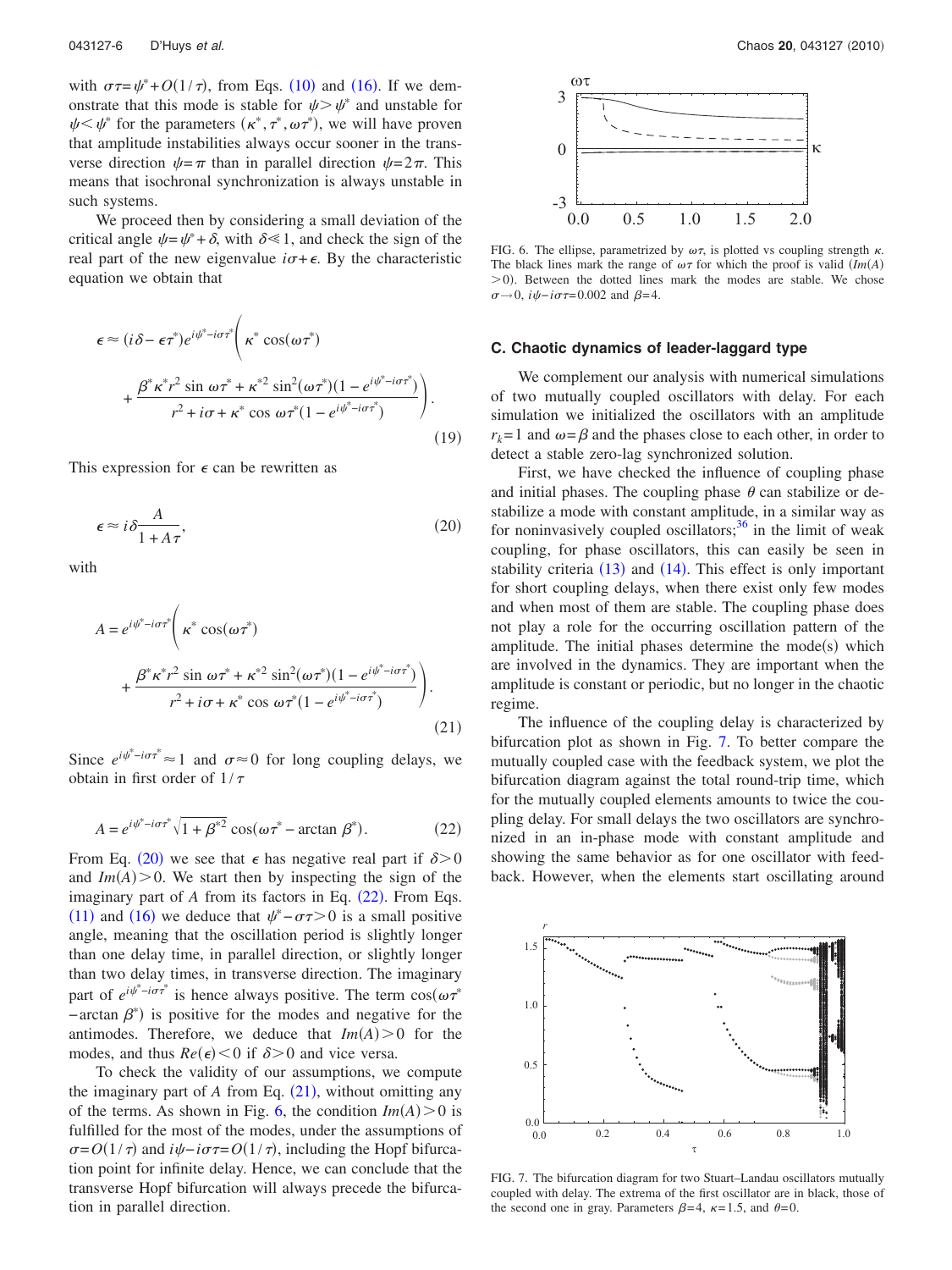<span id="page-6-0"></span>

FIG. 8. Amplitude dynamics  $[(a)-(c)]$  and auto- and cross-correlation functions (d) of two delay-coupled Stuart–Landau oscillators. In (a)–(c) the black line represents the first oscillator and the gray line the second oscillator. In (d) the black curve shows the autocorrelation of one oscillator and the gray curve represents the cross-correlation between the oscillators, as a function of the time lag. (a)  $\tau=0.3$ , (b)  $\tau=0.8$ , and [(c) and (d)]  $\tau=0.93$ . In all panels  $\beta = 4$ ,  $\kappa = 1.5$ , and  $\theta = 0$ .

this mode (at  $\tau \approx 0.27$ ), the oscillations in amplitude are always out-of-phase, as plotted in Fig.  $8(a)$  $8(a)$ . In contrast to the feedback system, the chaos does not develop further, but the system reaches a stable antiphase mode with constant amplitude ( $\tau \approx 0.47$ ). With increasing delay, new solutions emerge at the top of the ellipse. From characteristic equations ([9](#page-2-3)) and  $(15)$  $(15)$  $(15)$ , it can be deduced that a newborn mode, with a large constant amplitude, is stable. When increasing the coupling delay further, also this mode looses stability and antiphase oscillations emerge again ( $\tau \approx 0.57$ ).

Symmetry breaks for larger delay times; while the amplitudes oscillate in antiphase after the first Hopf bifurcation, they describe a different orbit (with the same period) when  $(\tau \approx 0.76)$ . In Fig. [8](#page-6-0)(b) it is shown how one oscillator describes an orbit with two maxima of amplitude per period, while the other oscillator has only one maximum. Further increasing the coupling delay, we enter in the chaotic regime where symmetry is restored and a generalized synchronization of leader-laggard type is observed [Figs.  $8(c)$  $8(c)$  and  $8(d)$ ]. As can be seen from the auto- and cross-correlation functions, the out-of-phase pattern is clearly still reflected in the dynamics.

We complete the analysis by investigating the influence of the coupling strength between the two oscillators. We performed a two-dimensional parameter scan in the  $(\kappa, \tau)$ -plane, and for each simulation, we classify the dynamical state of the two oscillators. The results are shown in Fig. [9.](#page-6-1) We can notice that the transitions induced by the delay are maintained for a range of coupling strengths, and therefore the picture of symmetry-transitions presented before can be considered generic to some extent. The stable amplitude region in between two oscillatory regions is due to the emergence of a stable antiphase mode, as discussed above with respect to the bifurcation plot (Fig. [7](#page-5-4)). In agreement with the theoretical arguments, the complete synchronization  $(a_1(t) = a_2(t))$  is only stable when the amplitude is constant. In other words when a mode looses stability and the system starts oscillating, these oscillations will always be in antiphase.

In our analysis and simulations, we did neither consider the influence of a detuning nor a noise source. We expect the steady state (constant amplitude) solutions to be stable to

<span id="page-6-1"></span>

FIG. 9. (Color online) Dynamical behavior of two mutually delay-coupled Stuart–Landau oscillators for varying coupling delay  $\tau$  and coupling strength  $\kappa$ . For the white region both amplitudes are constant. Gray crosses denote (out-of-phase) period 1 oscillations, diamonds denote that one of the two oscillators has undergone a period-doubling, and triangles represent different oscillations of the two elements, but with the same period. The black dots correspond to chaotic dynamics. When the oscillators are isochronously synchronized, a gray (yellow) circle is drawn. Parameters are chosen  $\beta = 4$  and  $\theta = 0$ .

noise. A small detuning would cause small differences in phase and amplitude in the steady state regime and would affect the leader-laggard relation in the chaotic regime.

## **V. STABILIZATION OF ZERO-LAG SYNCHRONIZATION BY A RELAY**

Next we investigate the situation in which two oscillators are coupled indirectly. In particular, we analyze a coupling through a third relay element. A schematic picture of the configuration is shown in Fig. [10.](#page-6-2) Notice that in such a setup the two oscillators always receive the same input from the relay, independent of whether the network is synchronized.

We consider here the most simple kind of relay, one in which the relay is a passive element that redistributes the signals of two oscillators. Thus, such an element would be the analog of a semitransparent mirror, feeding back a part of the signal to each oscillator and letting another part pass through to be received by the other oscillator. Accordingly, the equations that govern the dynamics are

<span id="page-6-3"></span>
$$
\dot{a}_k = a_k(1 - |a_k|^2) + i\beta a_k |a_k|^2 + \frac{\kappa e^{i\theta}}{2} (a_k(t - \tau) + a_{3-k}(t - \tau))
$$
\n(23)

<span id="page-6-2"></span>for  $k=1,2$ .



FIG. 10. Configuration of two oscillators coupled through a passive relay.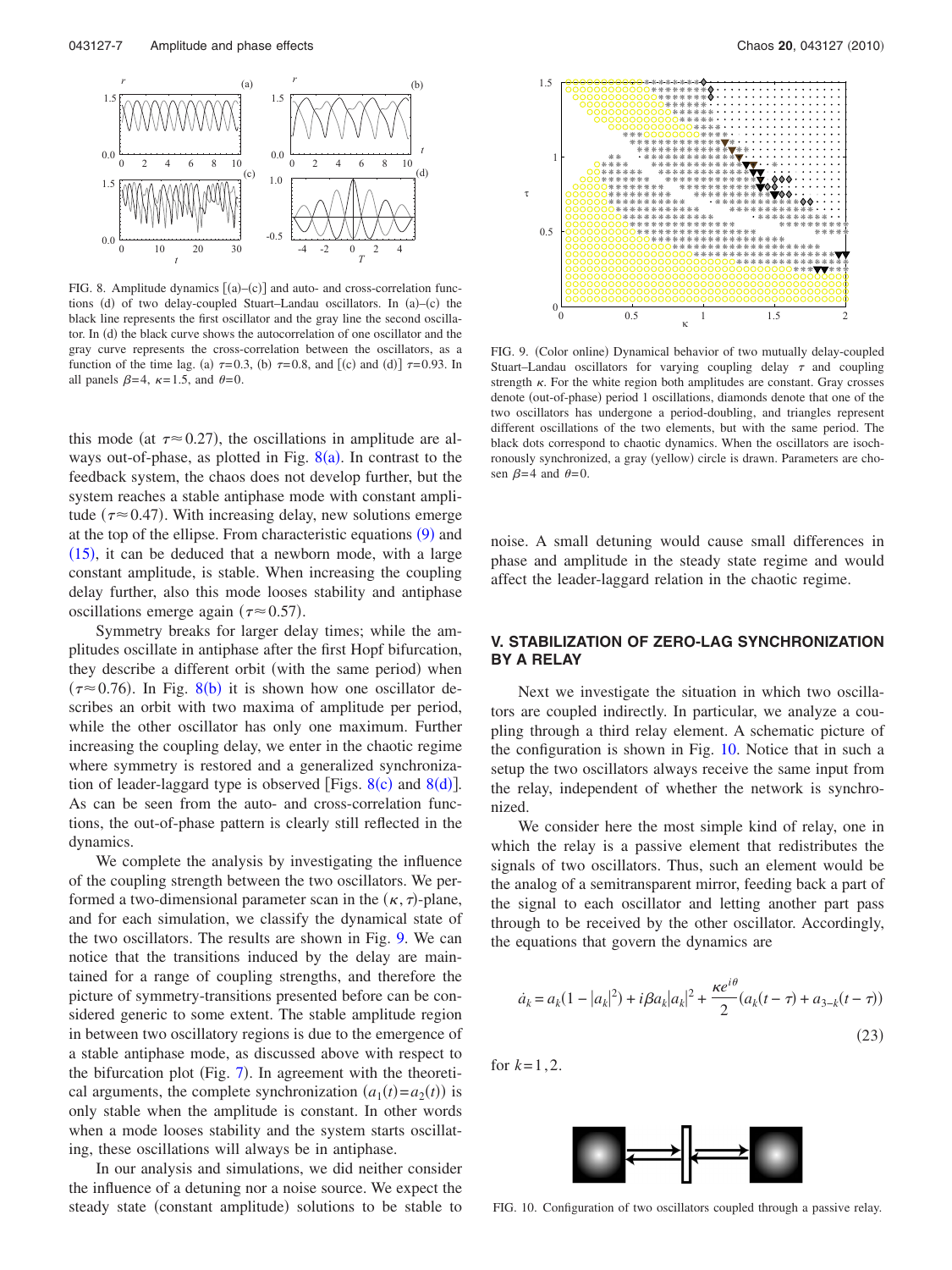<span id="page-7-0"></span>

FIG. 11. (a) The picture shows the ellipse in the  $(r^2, \omega)$ -plane on which the in-phase stable amplitude solutions of system  $(23)$  $(23)$  $(23)$  are located. The gray part of the ellipse contains stable foci, while the black part contains foci which are stable in transverse direction but unstable in parallel direction. Unstable foci are located in the dashed part. The dotted part covers saddle points.  $\kappa$  $=$  2 and  $\beta$  = 4. Long delay limit. (b) Stability of the modes for varying coupling strength. Portions of the ellipse (as parametrized by  $\omega \tau - \theta$ ) which are stable are contained within the gray lines. Portions which are transversely stable are contained within the black lines.  $\beta$ =4. Long delay limit.

#### **A. Stability of the modes**

The in-phase modes of the system are the same as for one oscillator with feedback. In contrast, there is only one antiphase mode possible,  $r_k = 1$ ,  $\omega = \beta$ . This asymmetric solution is, already in the phase oscillator network, only stable for weak coupling strengths and short coupling delays.<sup>39</sup>

Just as in the case of direct mutual coupling, the stability of the in-phase modes along the synchronization manifold is given by Eq.  $(9)$  $(9)$  $(9)$ . Nevertheless, the transverse stability of the (in-phase) modes dramatically increases due to the relay. Moreover, because the oscillators receive exactly the same input, the delayed terms cancel in transverse direction. Thus, we find a characteristic equation,

$$
\lambda = -r^2 - \kappa \cos(\theta - \omega \tau) + \sqrt{r^4 + 2\beta \kappa r^2 \sin(\theta - \omega \tau) - \kappa^2 \sin^2(\theta - \omega \tau)},
$$
 (24)

which is no longer transcendental. As a consequence, for sufficiently long delay times, a large part of the ellipse can become unstable in parallel direction and still remain stable in transverse direction (as can be seen in Fig. [11](#page-7-0)).

When the system does not have a stable amplitude, the linear stability of the synchronization manifold can be calculated by applying a small perturbation  $A(t)$  in transverse direction. The dynamics of  $A(t)$  is up to first order governed by the following time-dependent variational equation:

$$
\dot{A}(t) = \left(-r(t)^2 - \kappa \cos(\theta + \phi(t-\tau) - \phi(t)) + (r(t)^4 + 2\beta\kappa r(t)^2\sin(\theta + \phi(t-\tau) - \phi(t))\right) \n- \kappa^2 \sin^2(\theta + \phi(t-\tau) - \phi(t)))^{1/2} A(t).
$$
\n(25)

Therefore, in periodic or chaotic regimes the transverse stability of the synchronization manifold does not depend explicitly on the time lag  $\tau$ . Chaos is hence more likely to develop within the parallel direction, which implies that the oscillators remain synchronized.

The same analysis can be extended for any network where two elements receive exactly the same input (then the delay terms cancel in the transverse characteristic equation). Other examples, as the two outer oscillators in a chain of three, or one oscillator with feedback injecting in another oscillator, are shown in Fig. [12.](#page-7-1) In these cases the dynamics within the synchronization manifold (for the outer elements

<span id="page-7-1"></span>

FIG. 12. A few examples of networks in which the similar nodes receive the same input and will hence be likely to synchronize.

of a chain), or the "transverse" direction (in the "masterslave" configuration) can be different, but transverse stability is identical.

#### **B. Complete chaos synchronization**

To check the synchronization properties when the amplitudes are no longer stable, we simulated numerically two Stuart-Landau oscillators coupled through a passive relay (or semitransparent mirror for optical devices), starting from the same initial conditions as before. We performed a scanning of the two-dimensional parameter  $(\kappa - \tau)$  plane followed by the classification of the dynamical state. The results are presented in Fig. [13.](#page-7-2) For the vast majority of cases, after a variable transient the network synchronized identically. Only for short delays or small coupling strengths, antiphase solutions are possible. Once the amplitudes start oscillating, the oscillations are always in-phase. At the period-doubling bifurcations, the oscillators perform the same oscillatory orbit, but in antiphase with each other, but complete synchronization is restored once chaos develops.

Here we have considered only identical oscillators and identical parameters for the feedback and the delayed coupling, and we did not take any noise source into account. When the oscillators are noisy and slightly mismatched, we typically observe a bubbling behavior in the system.

<span id="page-7-2"></span>

FIG. 13. (Color online) Dynamical behavior of two mutually delay-coupled Stuart–Landau oscillators with feedback for varying coupling delay  $\tau$  and coupling strength  $\kappa$ . In the white region the amplitudes are constant, the gray crosses denote period 1 oscillations (mainly in-phase), the diamonds denote that the oscillators have undergone a period-doubling (and now oscillate out-of-phase, and the triangles represent different oscillations of the two elements, but with the same period. The black dots correspond to chaotic dynamics. When the oscillators are synchronized, a gray (yellow) circle is drawn. Parameters:  $\beta = 4$  and  $\theta = 0$ .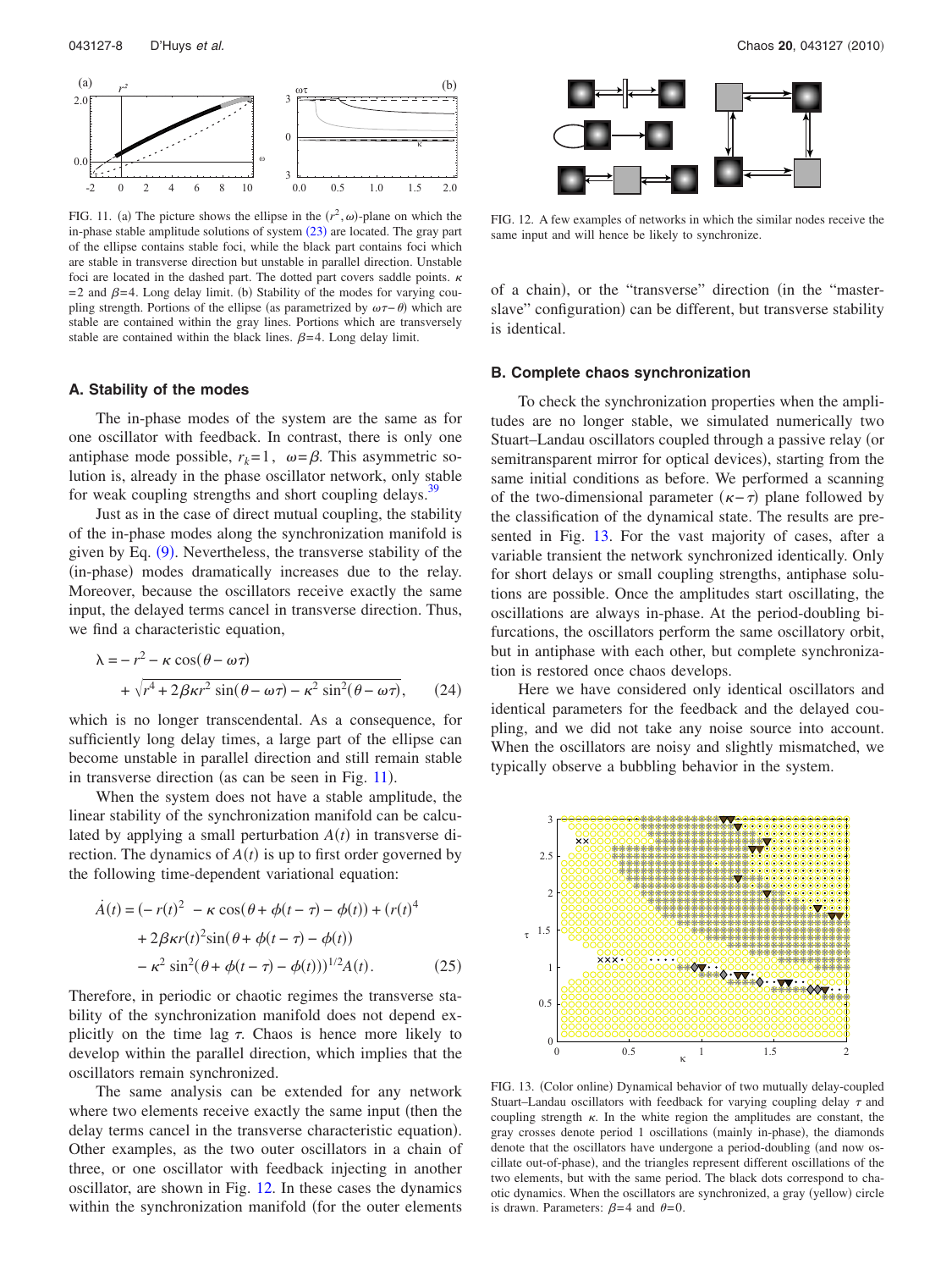#### **VI. CONCLUSIONS**

In this work we have compared the dynamics of one oscillator with delayed feedback, two mutually coupled oscillators, and two mutually coupled oscillators with feedback. Additionally, we have compared two levels of descriptions of the oscillators (with and without considering an amplitude) which allowed us to identify the variables responsible for various bifurcations such as symmetry transitions and synchronization phenomena.

We reviewed the dynamics of one Stuart–Landau oscillator with feedback. The delay induced multiple solutions with constant amplitude that can be distinguished in foci and saddle solutions. The feedback delay induced first oscillatory behavior and then chaos if the feedback strength was sufficiently strong. We also observed that an amplitude-phase coupling  $\beta$  (the analog of the linewidth enhancement factor) is necessary to destabilize a mode.

When two oscillators are mutually coupled, in-phase and antiphase modes are possible. For weak coupling and low amplitude-phase coupling, the dynamics is well described by a Kuramoto system; the stability of in-phase and antiphase modes is then very comparable. However, when the coupling delay induces amplitude oscillations, only one type of oscillations is possible. This synchronization pattern does not relate to the phase difference  $\Delta \phi$  of the oscillators, it originates from the antiphase oscillations induced in amplitude (and frequency). There is hence no connection between phaseshifted states in the Kuramoto model and time lags in the case of chaotic Stuart–Landau dynamics. The antiphase pattern arises naturally on the route to chaos; we prove analytically that these antiphase oscillations are due a Hopf bifurcation in transverse direction, while the mode is stable in parallel direction.

If we add delayed feedback (with same delay, strength, and phase as the coupling) to the oscillators, the isochronously synchronized solutions can be stabilized. Because the elements receive exactly the same input independent whether they are synchronized or not, the coupling delay disappears in the transverse characteristic equation. Consequently, the transverse direction is stablized and oscillations occur in parallel direction and are hence in-phase. We confirmed numerically that such a configuration is likely to show complete synchronization.

Current investigation is oriented to extend our results to more complex networks and characterizing the role played by coupling delays in synchronization patterns.

# **ACKNOWLEDGMENTS**

We would like to thank T. Erneux, E. Schöll, S. Yanchuk, and P. Perlikowski for helpful discussions. O.D. acknowledges the Research Foundation Flanders (FWO-Vlaanderen) for a fellowship and for project support. This work was partially supported by the Interuniversity Attraction Poles program of the Belgian Science Policy Office, under Grant No. IAP VI-10 "photonics@be," by MICINN (Spain) under project DeCoDicA (Grant No. TEC2009-14101),, and by the project PHOCUS (EU FET Open Grant No. 240763).

- <span id="page-8-0"></span><sup>1</sup>S. Boccaletti, J. Kurths, G. Osipov, D. L. Valladares, and C. S. Zhou, **[Phys. Rep.](http://dx.doi.org/10.1016/S0370-1573(02)00137-0) 366,** 1 (2002).
- <span id="page-8-1"></span>A. Pikovsky, M. G. Rosenblum, and J. Kurths, *Synchronization, A Univer*sal Concept in Nonlinear Sciences (Cambridge University Press, Cambridge, 2001).
- <span id="page-8-2"></span><sup>2</sup>W. Singer, Nature ([London](http://dx.doi.org/10.1038/17021)) 397, 391 (1999).<br><sup>4</sup>E Varela J. Lachaux E. Rodriguez, and J. Ma
- <span id="page-8-3"></span>F. Varela, J. Lachaux, E. Rodriguez, and J. Martinerie, [Nat. Rev. Neurosci.](http://dx.doi.org/10.1038/35067550) **2**, 229  $(2001)$ .<br><sup>5</sup>H G Winful s
- <span id="page-8-4"></span><sup>5</sup>H. G. Winful and L. Rahman, *[Phys. Rev. Lett.](http://dx.doi.org/10.1103/PhysRevLett.65.1575)* **65**, 1575 (1990).
- <span id="page-8-5"></span><sup>6</sup>M. Y. Kim, R. Roy, J. L. Aron, T. W. Carr, and I. B. Schwartz, *[Phys. Rev.](http://dx.doi.org/10.1103/PhysRevLett.94.088101)*
- <span id="page-8-6"></span>**[Lett.](http://dx.doi.org/10.1103/PhysRevLett.94.088101) 94,** 088101 (2005).<br><sup>7</sup>K Wiesenfeld P Colet <sup>7</sup>K. Wiesenfeld, P. Colet, and S. H. Strogatz, *[Phys. Rev. Lett.](http://dx.doi.org/10.1103/PhysRevLett.76.404)* **76**, 404  $(1996)$ .
- <span id="page-8-7"></span><sup>1996</sup>. <sup>8</sup> G. Filatrella, N. F. Pedersen, and K. Wiesenfeld, [Phys. Rev. E](http://dx.doi.org/10.1103/PhysRevE.61.2513) **61**, 2513  $^{(2000)}_{97}$  Néd
- <span id="page-8-8"></span>Z. Néda, E. Ravasz, Y. Brechet, T. Vicsek, and A. Barabasi, [Nature](http://dx.doi.org/10.1038/35002660) (Lon- $\gamma$  [don](http://dx.doi.org/10.1038/35002660) **403**, 849 (2000).
- <span id="page-8-9"></span><sup>10</sup>Y. Marchenko and V. Rubanik, Izv. Vyssh. Uchebn. Zaved., Radiofiz. 8, 679 (1965).
- <span id="page-8-10"></span><sup>11</sup>Y. Marchenko, Izv. Vyssh. Uchebn. Zaved., Radiofiz. **10**, 1533 (1967).
- <span id="page-8-12"></span><span id="page-8-11"></span><sup>12</sup>A. Kouda and S. Mori, [IEEE Trans. Circuits Syst.](http://dx.doi.org/10.1109/TCS.1981.1084964) **CAS-28**, 247 (1981). <sup>13</sup>G. Orosz, R. E. Wilson, R. Szalai, and G. Stépan, *[Phys. Rev. E](http://dx.doi.org/10.1103/PhysRevE.80.046205)* 80,
- 046205 (2009).
- <span id="page-8-13"></span> $14$ M. K. Yeung and S. H. Strogatz, *[Phys. Rev. Lett.](http://dx.doi.org/10.1103/PhysRevLett.82.648)* **82**, 648 (1999).
- <span id="page-8-14"></span><sup>15</sup>C. Masoller, A. Marti, and D. Zanette, *[Physica A](http://dx.doi.org/10.1016/S0378-4371(03)00197-3)* **325**, 186 (2003).
- <span id="page-8-15"></span><sup>13</sup>C. Masoller, A. Marti, and D. Zanette, *Physica A* **325**, 186 (2003).<br><sup>16</sup>T. Erneux, *Applied Delay Differential Equations* (Springer, New York,
- <span id="page-8-16"></span><sup>2009</sup>. 17B. Balachandran, T. Kamár-Nagy, and D. Gilsinn, *Delay Differential* Equations, Recent Advances and New Directions (Springer, New York,
- <span id="page-8-17"></span><sup>2009</sup>. 18W. Michiels and S.-I. Niculescu, *Stability and Stabilization of Time-Delay Systems. An Eigenvalue Based Approach*, Advances in Design and Control Vol. 12 (SIAM, Philadelphia, 2007).
- <span id="page-8-18"></span><sup>19</sup>G. Stepan, [Philos. Trans. R. Soc. London, Ser. A](http://dx.doi.org/10.1098/rsta.2008.0279) **367**, 1059 (2009).
- <span id="page-8-19"></span><sup>20</sup>W. Just, A. Pelster, M. Schanz and E. Schöll, [Philos. Trans. R. Soc. Lon](http://dx.doi.org/10.1098/rsta.2009.0243)[don, Ser. A](http://dx.doi.org/10.1098/rsta.2009.0243) 368, 303 (2010).
- <span id="page-8-20"></span><sup>21</sup>T. Heil, I. Fischer, W. Elsäßer, J. Mulet, and C. R. Mirasso, *[Phys. Rev.](http://dx.doi.org/10.1103/PhysRevLett.86.795)* [Lett.](http://dx.doi.org/10.1103/PhysRevLett.86.795) 86, 795 (2001).
- <span id="page-8-21"></span> $22$ F. Rogister and J. Garcia-Ojalvo, [Opt. Lett.](http://dx.doi.org/10.1364/OL.28.001176) **28**, 1176 (2003).
- <span id="page-8-22"></span><sup>23</sup>J. Mulet, C. R. Mirasso, T. Heil, and I. Fischer, J. Opt. Soc. Am. B **6**, 97  $(2004)$ .
- <span id="page-8-23"></span> $24$ J. K. White, M. Matus, and J. V. Moloney, *[Phys. Rev. E](http://dx.doi.org/10.1103/PhysRevE.65.036229)* 65, 036229  $(2002)$ .
- <span id="page-8-24"></span><sup>25</sup>S. Tang, R. Vicente, M. Chiang, C. R. Mirasso, and J. Liu, [IEEE J. Sel.](http://dx.doi.org/10.1109/JSTQE.2004.837013) [Top. Quantum Electron.](http://dx.doi.org/10.1109/JSTQE.2004.837013) **10**, 936 (2004).
- <span id="page-8-25"></span><sup>26</sup>A. Wagemakers, J. Buldu, and M. Sanjuan, [Chaos](http://dx.doi.org/10.1063/1.2737820) 17, 023128 (2007).
- <span id="page-8-26"></span> $^{27}$ I. Fischer, R. Vicente, J. M. Buldú, M. Peil, C. R. Mirasso, M. C. Torrent, and J. García-Ojalvo, *[Phys. Rev. Lett.](http://dx.doi.org/10.1103/PhysRevLett.97.123902)* 97, 123902 (2006).
- <sup>28</sup>E. Klein, N. Gross, M. Rosenbluh, W. Kinzel, L. Khaykovich, and I. Kanter, *[Phys. Rev. E](http://dx.doi.org/10.1103/PhysRevE.73.066214)* 73, 066214 (2006).
- <span id="page-8-27"></span> $^{29}$ R. Vicente, S. Tang, J. Mulet, C. R. Mirasso, and J.-M. Liu, *[Phys. Rev. E](http://dx.doi.org/10.1103/PhysRevE.73.047201)* **73**, 047201 (2006).
- <span id="page-8-28"></span> $30R$ . Vicente, L. Gollo, C. Mirasso, I. Fischer, and G. Pipa, [Proc. Natl. Acad.](http://dx.doi.org/10.1073/pnas.0809353105) [Sci. U.S.A.](http://dx.doi.org/10.1073/pnas.0809353105) 105, 17157 (2008).
- <span id="page-8-29"></span><sup>31</sup>Y. Kuramoto, [Int. J. Bifurcation Chaos Appl. Sci. Eng.](http://dx.doi.org/10.1142/S0218127497000595) 7, 789 (1997).
- <span id="page-8-30"></span><sup>32</sup>H. Daido, [Int. J. Bifurcation Chaos Appl. Sci. Eng.](http://dx.doi.org/10.1142/S0218127497000601) 7, 807 (1997).
- <span id="page-8-31"></span><sup>33</sup>S. Wirkus and R. Rand, [Nonlinear Dyn.](http://dx.doi.org/10.1023/A:1020536525009) **30**, 205 (2002).
- <span id="page-8-32"></span><sup>34</sup>D. V. Ramana Reddy, A. Sen, and G. L. Johnston, *[Phys. Rev. Lett.](http://dx.doi.org/10.1103/PhysRevLett.85.3381)* **85**, 3381 (2000). 2000. 3381 (2000).<br><sup>35</sup>R. Dodla, A. Sen, and G. L. Johnston, [Phys. Rev. E](http://dx.doi.org/10.1103/PhysRevE.69.056217) **69**, 056217 (
- <span id="page-8-34"></span>
- <span id="page-8-33"></span><sup>35</sup>R. Dodla, A. Sen, and G. L. Johnston, [Phys. Rev. E](http://dx.doi.org/10.1103/PhysRevE.81.025205) **69**, 056217 (2004).<br><sup>36</sup>C. U. Choe, T. Dahms, P. Hövel, and E. Schöll, Phys. Rev. E **81**,  $025205(R)$  ( 025205(R) (2010).<br><sup>37</sup>D. Pieroux and P. Mandel, *[Phys. Rev. E](http://dx.doi.org/10.1103/PhysRevE.68.036204)* **68**, 036204 (
- <span id="page-8-35"></span><sup>3/</sup>D. Pieroux and P. Mandel, *[Phys. Rev. E](http://dx.doi.org/10.1103/PhysRevE.67.036204)* **68**, 036204 (2003).<br><sup>38</sup>M. G. Earl and S. H. Strogatz, *Phys. Rev. E* **67**, 036204 (20
- <span id="page-8-37"></span>
- <span id="page-8-36"></span><sup>38</sup>M. G. Earl and S. H. Strogatz, Phys. Rev. E **67**, 036204 (2003).<br><sup>39</sup>O. D'Huys, R. Vicente, T. Erneux, J. Danckaert, and I. Fischer, [Chaos](http://dx.doi.org/10.1063/1.2953582) **18**, 037116 (2008).
- <span id="page-8-38"></span><sup>40</sup>S. Yanchuk, [Math. Methods Appl. Sci.](http://dx.doi.org/10.1002/mma.584) 28, 363 (2005).
- <span id="page-8-39"></span><sup>41</sup>S. Yanchuk and P. Perlikowski, *[Phys. Rev. E](http://dx.doi.org/10.1103/PhysRevE.79.046221)* **79**, 046221 (2009).
- <span id="page-8-40"></span><sup>42</sup>S. Yanchuk, M. Wolfrum, P. Hövel, and E. Schöll, *[Phys. Rev. E](http://dx.doi.org/10.1103/PhysRevE.74.026201)* 74,  $026201(2006)$ .
- <span id="page-8-42"></span><span id="page-8-41"></span><sup>43</sup>R. Lang and K. Kobayashi, [IEEE J. Quantum Electron.](http://dx.doi.org/10.1109/JQE.1980.1070479) **16**, 347 (1980). <sup>44</sup>A. M. Levine, G. H. M. van Tartwijk, D. Lenstra, and T. Erneux, *[Phys.](http://dx.doi.org/10.1103/PhysRevA.52.R3436)*
- <span id="page-8-43"></span>[Rev. A](http://dx.doi.org/10.1103/PhysRevA.52.R3436) 52, R3436 (1995). Rev. A **52**, R3436 (1995).<br><sup>45</sup>T. Sano, [Phys. Rev. A](http://dx.doi.org/10.1103/PhysRevA.50.2719) **50**, 2719 (1994).